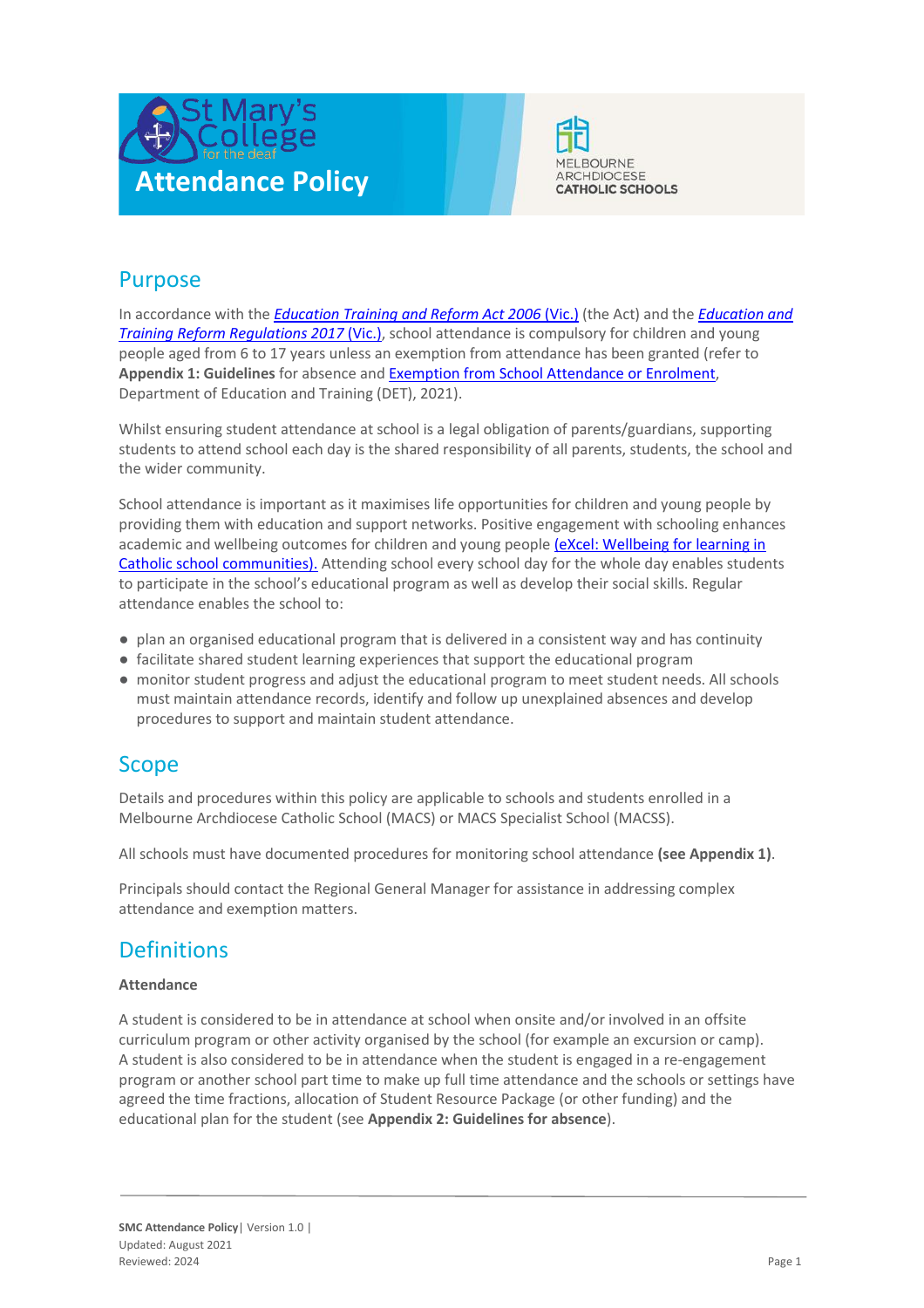#### **Parent/guardian**

Includes 'a guardian and every person who has parental responsibility for the child including parental responsibility under the *Family Law Act 1975 (Cwlth)* and any person with whom a child normally or regularly resides'.

#### **Unexplained or unapproved absences**

A principal can approve or not approve any absence, based on the requirements of the *Education and Training Reform Act 2006 (Vic)*, an individual school policy or on a case-by-case basis.

The Act provides some examples of what a reasonable excuse is for the purposes of explaining a school absence and includes, amongst other considerations:

- Illnesses and accidents
- Unforeseen and unexplained circumstances
- If the absence was a result of complying with another law
- The child is receiving distance education through a registered school
- The child is undertaking approved education, training and/or employment
- The child has been suspended or negotiated transfer/expelled
- The child is attending or observing a religious event or obligation.

#### **Unexplained Absence**

A principal will record an absence as 'unexplained' if no explanation about the absence is given to the school by the parent or carer of the student.

If the parent/guardian does contact the school to provide an explanation on the day of the student's absence, the school must attempt to contact the parent or legal guardian either by phone or in writing and seek a clarification for the absence.

If no contact can be made with the parent or other carers of the child within 10 days, the absence will be recorded as an unexplained absence and a note will be made in the child's file. A parent or legal guardian can contact the principal at any time after the recorded absence to provide an explanation.

#### **Unapproved Absence**

In general, a principal may record an absence as 'unapproved' when no reasonable explanation has been given for the student's absence. If a reason given for a student absence is not approved by the principal then the school will notify the parent or legal guardian in writing.

#### **Exemption**

The *Education and Training Reform Act 2006 (Vic)* allows exemptions from school attendance and enrolment to be granted in certain circumstances, where the student:

- is a child who turns 6 (compulsory school age) while attending kindergarten
- will be participating in approved education or training, or employment, or both, on a full-time basis
- is employed or seeking employment during school hours in the entertainment industry

An exemption from school attendance and enrolment may also be granted where leaving school is in the best interests of the student.

All applications for exemptions are considered on a case by case basis, with the student's best interests as the guiding principle for decision-making. In deciding, the potential benefits or negative consequences of granting the exemption to the student's educational progress, wellbeing and development are also considered. **A student must continue attending school until an exemption is granted.**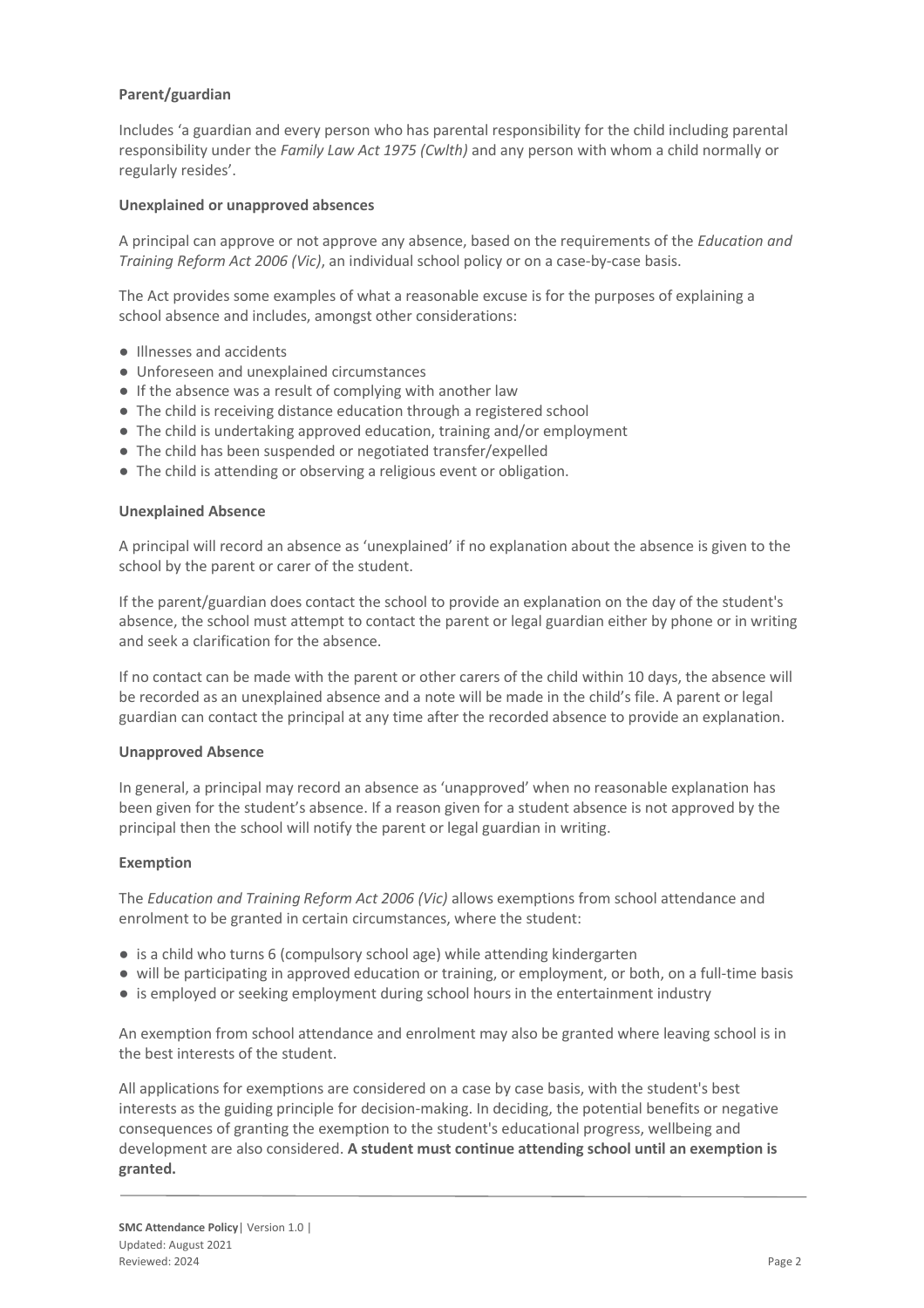Note: No exemption is required if a student is not of compulsory school age (6 to 17 years of age).

**Exemptions, including written approval for student attendance and enrolment to be exempt or reduced to less than full time, can only be authorised by the Regional General Manager in conjunction with the school principal.** 

● refer to the Department of Education and Training (DET) Exemption from school attendance and [enrolment](https://www2.education.vic.gov.au/pal/exemption-school-attendance-and-enrolment/guidance/1-exemption-categories) guidance for further information.

#### **School Attendance Officers**

In the context of attendance, DET School Attendance Officers are empowered through the Act to issue School Attendance Notices, School Enrolment Notices and Infringement Notices.

● Refer to DET [Infringement notices](https://www2.education.vic.gov.au/pal/attendance/guidance/10-infringement-notices) guidance for further information.

## Principles and Procedures

### **Responsibilities for school attendance**

#### **Parent/guardian**

Parents/guardians must enrol a child of compulsory school age at a registered school and ensure the child attends at all times when the school is open for instruction, unless exemption from attendance has been granted. For absences where there is no exemption in place, the parent/guardian must promptly provide an explanation on each occasion to the school.

#### **Students**

Students are expected to attend the school in which they are enrolled during normal school hours every day of term, unless there is an approved exemption from school attendance for the student, or the student is registered for home schooling and has partial enrolment.

#### **Principal**

The principal must ensure:

- daily attendance of each student enrolled at the school is recorded at least twice a day in primary schools and for every class in secondary schools
- any absences of a student from school, including classes, are identified
- reasons for each student's absence are provided and recorded in writing
- explanations for absences that are provided, are a reasonable excuse for the purposes of their responsibilities under the Act
- follow up any unexplained absences of a student by *contacting the parent/guardian of the student as soon as practicable on the same day*
- parents/guardians are notified promptly regarding a student's unsatisfactory school or class attendance. If, upon being notified of their child's absence or contacted to seek an explanation, a parent reports that the child was not living with them on that day, the school should ensure they notify another parent who was responsible for ensuring the child attended school on the relevant day(s)
- if contact cannot be made with the parent, contact should be made with the emergency contact/s nominated on the student's file held by the school
- information regarding a student's unsatisfactory attendance at school or classes is recorded on their student file
- parents/guardians are informed of their responsibilities around attendance and initiatives aimed at promoting parental awareness of the importance of children attending school every day are implemented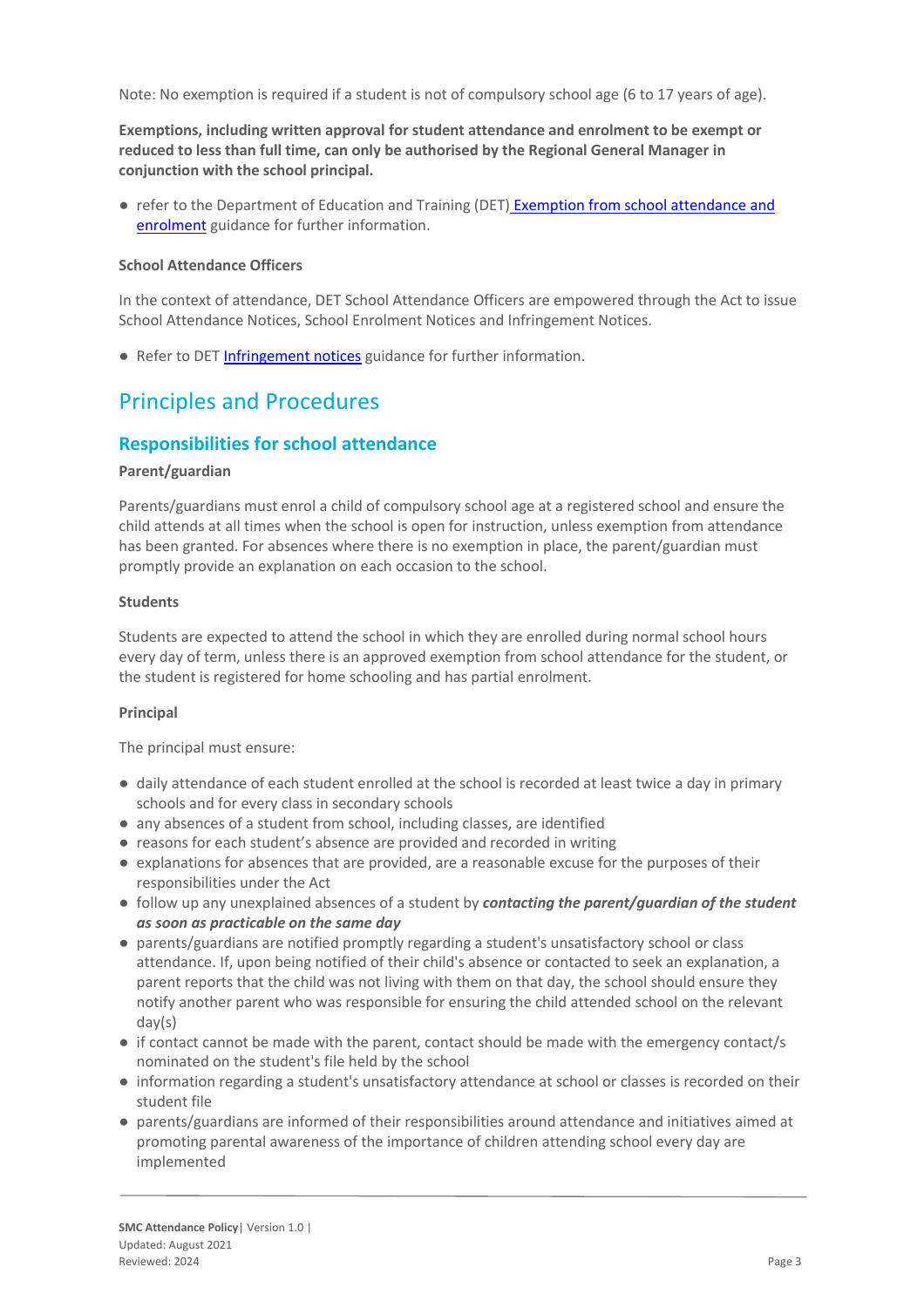- attendance improvement strategies, interventions and levels of adjustment are implemented where the absence is having a significant impact on a student's educational achievement and development, including an Attendance Student Support Group, Personalised Learning Plan, Student Absence Learning Plan and Return to School Plan
- strategies for supporting attendance of students in out-of-home care, experiencing homelessness, Aboriginal and Torres Strait Islander (ATSI) families, overseas students, students with disabilities, students with culturally and linguistically diverse backgrounds and newly arrived families are implemented
- **MACSS is to be advised prior** a referral to a DET School Attendance Officer when a student has been absent from school on at least five full days in the previous 12 months without a reasonable excuse for absence
	- refer to the **'Everyday Counts' flowchart** on the CEVN webpage: [https://cevn.cecv.catholic.edu.au/Melb/Student-Support/Attendance\)](https://cevn.cecv.catholic.edu.au/Melb/Student-Support/Attendance)
- referral processes are implemented to Child FIRST or Child Protection, MACS and the School Attendance Officer where required.
	- refer to Child Protection and Child Safe Standards (PROTECT)

## List of Appendices

Appendix 1: Procedures for monitoring school attendance

Appendix 2: Guidelines for absences

### References

- Department of Education and Training (Vic). 2021[. School attendance guidelines](https://www2.education.vic.gov.au/pal/attendance/guidance)
- Department of Education and Training (Vic). 2020[. Exemption from School Attendance or Enrolment](https://www2.education.vic.gov.au/pal/exemption-school-attendance-and-enrolment/policy)
- Department of Education and Training (Vic). 2020[. Seven attendance improvement strategies](https://www2.education.vic.gov.au/pal/attendance/guidance/7-attendance-improvement-strategies)
- [Education and Training Reform Act 2006 \(Vic.\)](https://www.legislation.vic.gov.au/in-force/acts/education-and-training-reform-act-2006/083)
- [Education and Training Reform Regulations 2017 \(Vic.\)](https://www.education.vic.gov.au/about/department/legislation/Pages/act2006regs.aspx)

### Resources

Department of Education and Training (Vic). 2021. Effective Schools are Engaging Schools: Student Engagement Policy Guidelines

**'Everyday Counts'** on the CEVN webpage: [https://cevn.cecv.catholic.edu.au/Melb/Student-](https://cevn.cecv.catholic.edu.au/Melb/Student-Support/Attendance)[Support/Attendance](https://cevn.cecv.catholic.edu.au/Melb/Student-Support/Attendance)

### Related MACS policies

- Enrolment Policy
- Student Behaviour Policy and related CECV Positive Behaviour Guidelines
- Anti-Bullying Policy
- Duty of Care Policy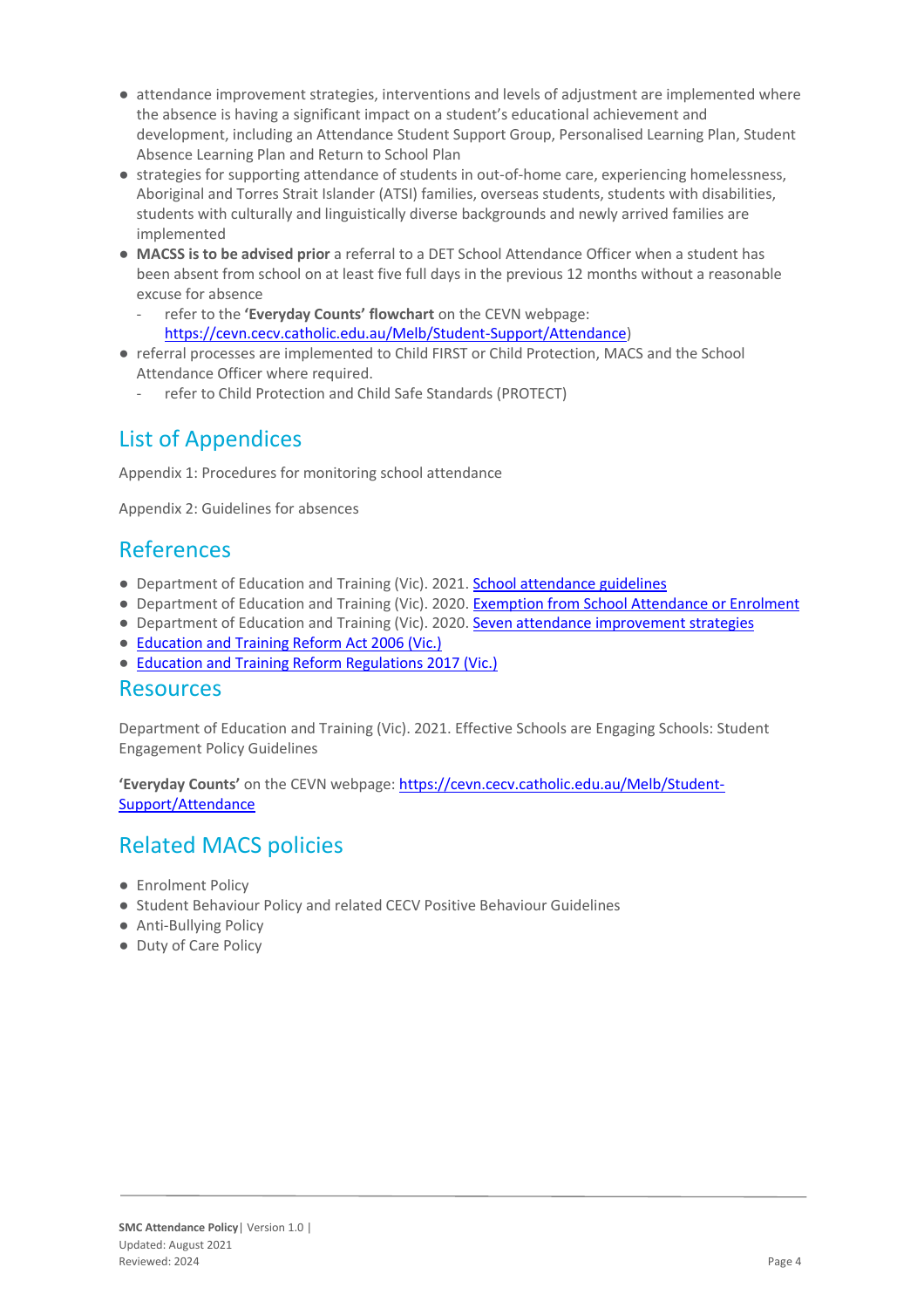# Appendix 1: Procedures for monitoring school attendance

- 1. Notification of an absence can be made by the parent/guardian by calling the College Administration on **9800 2733** or phoning/emailing the relevant campus number below.
	- a. **Ringwood and Dandenong Campus** Mobile: 0427 908 344; Email: [msaundry@smdeaf.vic.edu.au](mailto:msaundry@smdeaf.vic.edu.au)
	- b. **South Morang and Sunbury Campus** Mobile: 0427 953 961; Email: [nstone@smdeaf.vic.edu.au](mailto:nstone@smdeaf.vic.edu.au)
	- c. Wantirna South and Tarneit Campus Mobile: 0427 795 840; Email: [mlucy@smdeaf.vic.edu.au](http://mlucy@smdeaf.vic.edu.au)
- 2. Parents, guardians and/or carers are required to notify the school by 9.30am of the reason for any absence from school on the day of absence. If no phone call has been received by 9.30am the partner school will SMS the parent/guardian advising of student absence on behalf of St Mary's College (secondary students) or the St Mary's Head of Campus will contact the parent by phone (primary students). An absence must be followed up with a written note to the Homeroom Teacher/Teacher of the Deaf on the student's return to school. This is a legal requirement.
- 3. Where the reason for absence is known, the reason is recorded by the Campus Organiser on SIMON and the teachers of both St Mary's College and the partner school are notified of the absence and reason for this via the Class roll on SIMON.
- 4. Attendance at the school is checked twice daily on SIMON, the Learning Management System. Secondary students are also recorded for each lesson they attend in a partner school class by the subject teacher on their system.
- 5. The attendance reports are accessed by the Head of Campus and Campus Organiser to follow up students who are absent without explanation.
- 6. If a student is absent without explanation, the school will contact the parent/guardian for an explanation as soon as possible on the day of absence by the Head of Campus.
- 7. Information about the number of days of absence are recorded on student files and on student reports by partner school administrators (for partner school classes attended) and St Mary's Head of Campus.
- 8. Where the rate of absenteeism is of concern, the school will follow up with the parents/guardians by contacting the parent/guardian directly to seek an explanation and to remind parents of their child's obligation to attend school. Attendance concerns are also discussed at termly PSG meetings.
- 9. Parents are required to provide up-to-date contact details and notify the school of any changes to contact details or address

### **Procedure for late arrival at school**

Students who arrive at school later than the scheduled starting time are to sign in at Student Reception of the partner school who will notify the Campus Organiser of the student's arrival.

#### **Procedure for leaving school before the normal departure time**

Students who leave school prior to the scheduled finishing time must be collected by a parent/guardian and signed out at the Front Administration Office of the partner school. Parents are not to collect their children during the day when scheduled assessment tasks are taking place such as tests, VCE School Assessed Coursework (SACs) and examinations including the GAT & NAPLAN tests.

#### **Procedures for communicating about attendance expectations to parents/guardians**

Attendance expectations for St Mary's College students are the same as the expectations that are in place for students of the partner school hosting each campus. This ensures clarity for all staff assuming a duty of care for students within that combined community. These are published annually in parent and student information booklets and diaries.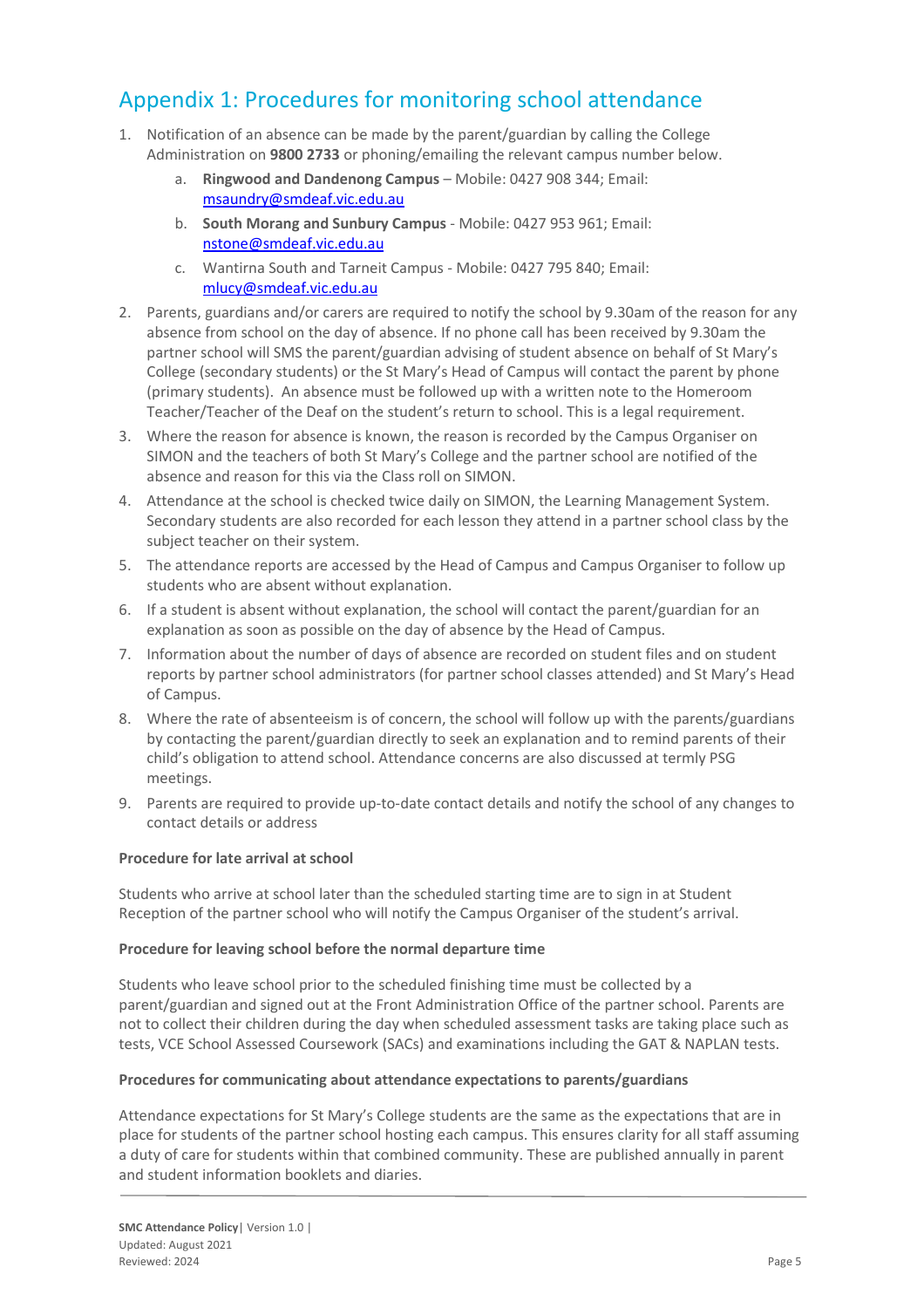#### **Attendance record keeping**

St Mary's College keeps a Register of the Daily Attendance of all students at the College electronically via SIMON. The Register of Daily Attendance Records the following information for each student:

- daily attendance attendance is taken in the morning and afternoon Homeroom.
- Absences
- reason for absence
- documentation to substantiate the reason for absence.

The Register is retained indefinitely and copies of information in the register are stored off-site at regular intervals. The register is kept for each semester and shows an attendance summary, class attendance percentages and types of absences.

Attendance Data is reported to CECV as required by the government. St Mary's College submits student attendance data to the Catholic Education Commission of Victoria Ltd (CECV) biannually, usually in June and October. The information collected is necessary for accountability to the Australian Government. The submissions will record the proportion of students attending school less than 90% of the time, and the proportion at or above 90%.

#### **Attendance improvement strategies**

St Mary's College PBL tiered response to intervention addresses the underlying causes or low attendance (parent approved absences) and truancy. The Major/Minor Flow chart and Tier 2 Flowchart provide guidance to teachers and leaders in improving attendance in St Mary's College students.

#### Persistent Non-Attendance/Truancy

Truancy is the absence from college of a school aged student, without the consent of parents/guardians, during college hours. Common reasons for truancy include lack of engagement at the college, embarrassment and frustration at poor performance, fear of bullying or harassment, drug dependency, family stress or conflict, homelessness and defiance of authority. Truancy can compound the problems of students who are already behind in class as a result of behavioural, emotional or learning difficulties. They gradually fall further behind in their studies and jeopardise their chances of completing their education.

This increases the risk of students dropping out of college, becoming involved in delinquency and criminal activity and ultimately, reducing their adult employment prospects. All students found to be truanting will be subject to the consequences as outlined in the Student Behaviour Policy.

In cases of serious non-compliance, the college may request that the parents/guardians attend a meeting with the Head of Campus or Deputy Principal Wellbeing to discuss the importance of parental notifications in ensuring the safety of all students.

Parents/guardians will be contacted to discuss issues which may be related to truancy. Where appropriate, the college will work with the parents/guardians and the student to develop an Student Management Plan for Attendance.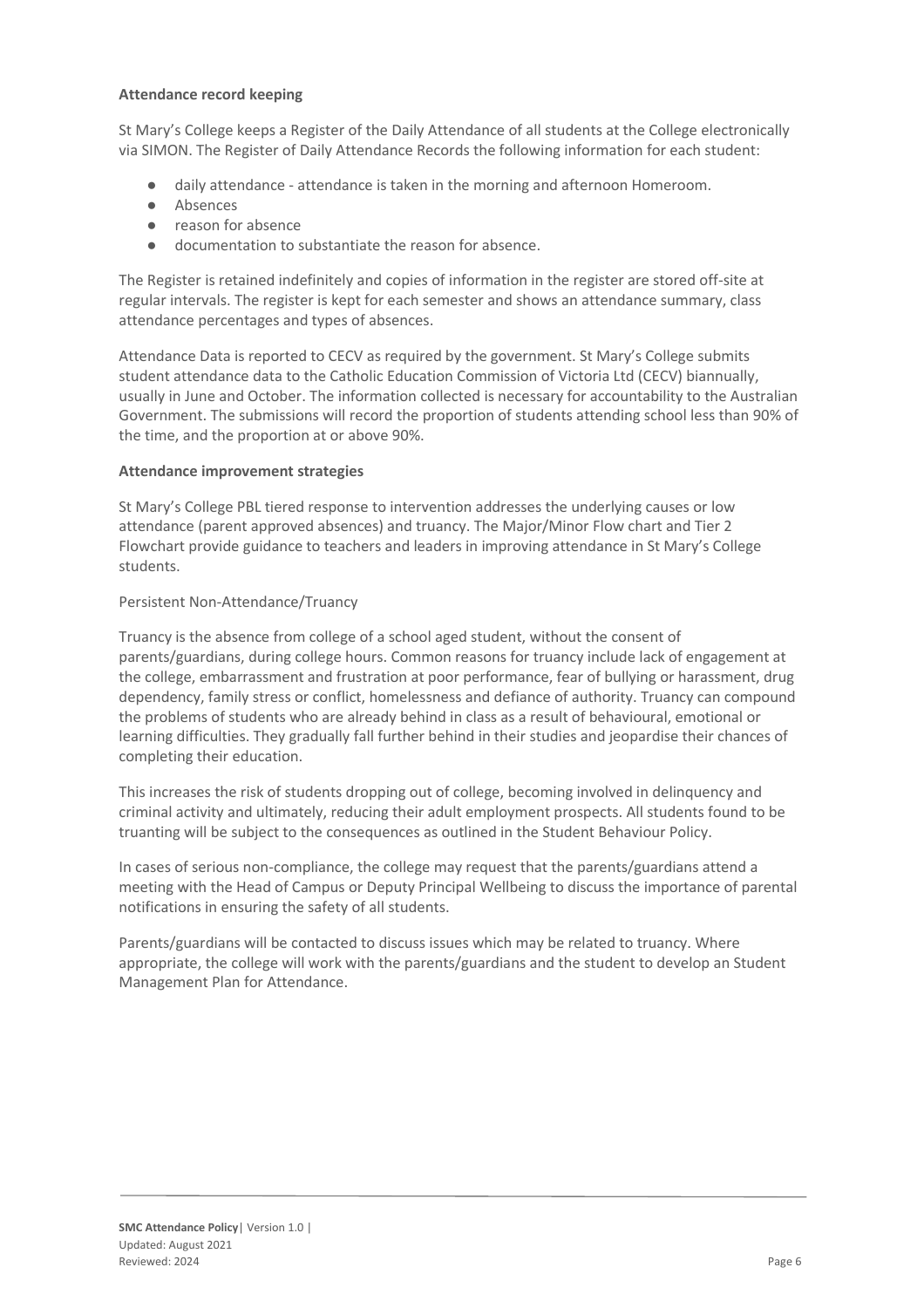# Appendix 2: Guidelines for absences

A student who is participating in one of the following activities must be recorded as not physically present at the school site but **will not be considered absent from school:**

#### **School activity**

A student will not be considered absent when they are participating in an authorised activity for school purposes. The activity may be off school grounds. Activities may include students performing in the school choir, band or dance group, students participating in a youth parliament or council or a student undertaking community service.

#### **Excursion**

A student will not be considered absent when they are participating in an excursion which occurs outside the school grounds and is conducted, organised and/or approved by the school. Excursions could include part-day, day or multi-day class visits to venues outside the school or school camps.

#### **Off campus activity**

A student will not be considered absent if they are participating in an authorised activity that is away from the school campus. These activities may include flexible arrangements, attendance at a TAFE or other training provider course, or participation in a school-based apprenticeship or traineeship. These activities will be regular and ongoing in nature.

#### **Natural Disaster**

A student will not be considered absent if they are unable to attend school due to an extreme weather event or other natural disaster. This code may be used whether or not the student is continuing with school work while absent from school, and may be used for full or part-day absences.

#### **Sport**

A student will not be considered absent when they are representing their school, district, region, state or country at a sporting event approved by the school

#### **Work experience**

A student will not be considered absent when they are participating in a work experience program approved and organised by the school. Work experience programs are available for students 14 years or older. Schools must ensure the appropriate work experience agreements have been completed before students undertake work experience.

The following circumstances 'absences' will be considered reasonable where an excuse has been given:

#### **Illness**

It is reasonable that a child may be absent from school when they are genuinely too ill to attend.

On any single day of absence due to illness, or within two days of the student's return to school, a parent should provide the school with an explanation for the absence, in line with the schools agreed processes for notifying of student absence. This may take the form of a written explanation note containing the student's name, date/s of absences and reason for absence, a verbal explanation through either a phone call or visit to the school, or a medical certificate.

If a child who is prevented by illness from attending school for a period longer than 10 consecutive school days, the Regional General Manager (or delegate) has the power to grant an exemption from compliance with the requirements of compulsory schooling or compulsory participation.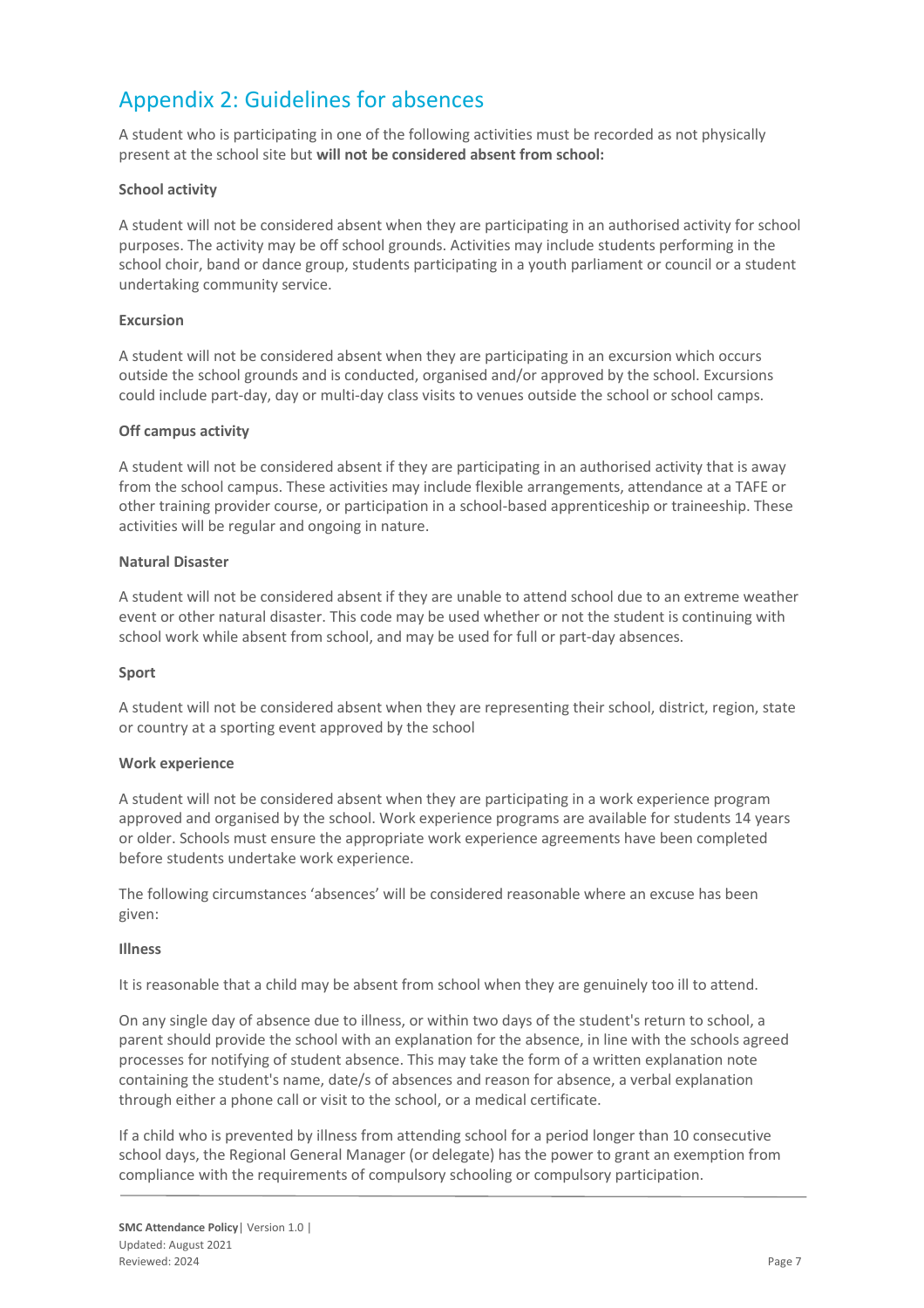#### **Infectious or contagious disease**

It is a reasonable excuse for a child to be absent from school if the child is, or is a member of a class of persons, that is subject to a direction or order given about an infectious or contagious disease or condition.

#### **Medical or dental treatments or procedures**

It is reasonable for a student to be absent to attend a medical or dental appointment. This should be documented through the provision of a written or verbal explanation from a parent.

#### **Sport**

Principals should use their professional judgement to determine if it is reasonable for a student to be absent from school to participate in a sporting event where they are not representing their school, district, region, state or nation, taking into consideration the type of event and the organising sporting body.

**Suspension** a suspension is a reasonable excuse for absence and the following applies:

- if a student is **suspended for five days or less** the school's principal must take reasonable steps to ensure the student is given school work to complete during the suspension
- if a student is suspended for **more than five days,** the school principal must arrange for the student's access to an educational program that allows the student to continue with their educational program during the suspension
- If the student is sus**pended with a recommendation for negotiated transfer or expulsion**, the school principal must arrange for the student's access to an educational program that allows the student to continue with their educational program during the suspension.

#### **Apprentice or trainee through** *Vocational Education Training/VCAL program*

It is a reasonable excuse for a child to be absent from school if an arrangement has been made through the VET/VCAL program

#### **Funeral**

Attendance at a funeral or to attend Sorry Business or Sorry meetings may be considered as a reasonable excuse for absence. Parents should be encouraged to ensure their child misses as little school as possible.

There may also be circumstances where a child is kept out of school due to grief of a close family member. In such circumstances, the school should work with families to encourage them to have the child attend school to maintain a sense of normalcy. These situations should be handled with respect and sensitivity and should be underpinned by the interests of the child.